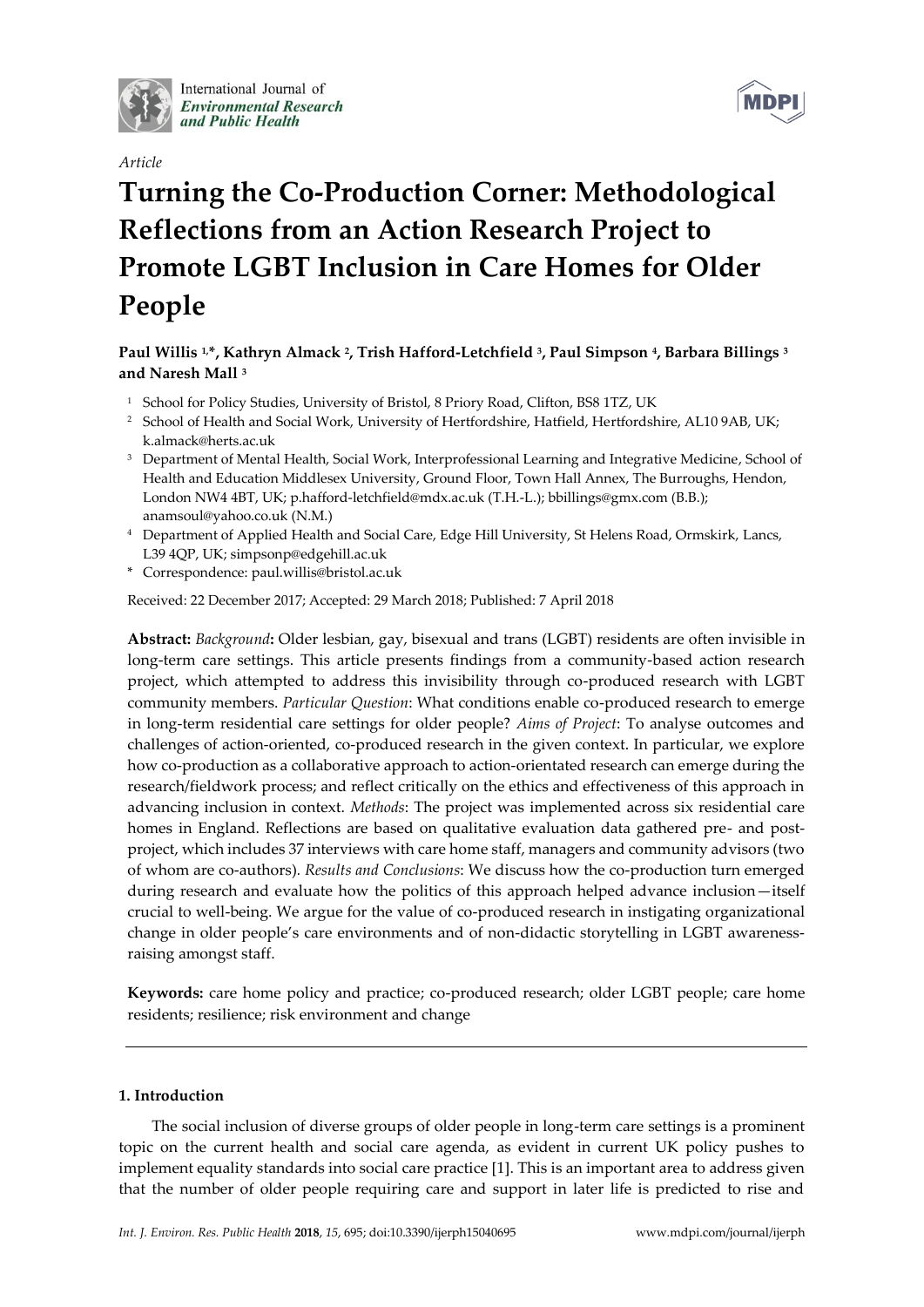demands for housing with health and social care provision are likewise expected to increase [2]. At present, we know very little about what constitutes optimal conditions for promoting inclusion practices in residential care homes and how residents and staff in these settings can foster meaningful, inclusive relationships. Older lesbian, gay, bisexual and transgender (LGBT) adults are one marginalised group of residents whose lives and identities are too-often invisible or disregarded in these environments [3,4].

While some of the issues facing LGBT residents in care homes are likely to be similar for all older people, research studies into the lives of older LGBT people identify issues unique to the lifecourse of this social cohort that care home staff need to consider if seeking to provide holistic and personcentered care [5–12]. Older LGBT people live with a legacy of times when social attitudes were less tolerant and legislation criminalised rather than protected LGBT citizens [8,13–15]. Consequently, some older LGBT individuals have maintained privacy about their sexual orientation and/or gender identity over a lifetime or experience a renewed reluctance to disclose central aspects of their identity in order to feel safe when accessing health, social care and housing provision in old age [11,13,16–19]. We also know that in comparison to heterosexual adults 50+ years, older LGBT people have a greater likelihood of living alone, are less likely to have children to call upon for support and are therefore more likely to look to friendship networks for support or rely more heavily on formal care services in later life [18,19]. For older LGBT individuals, moving into a care home can be experienced as a "double trauma" given the need to adapt to communal living [3] coupled with anxieties about being obliged to conceal differences in gender identity and sexual orientation [15].

In this paper we outline the methodological journey of a community-based action research project, which attempted to address the invisibility of older LGBT adults in residential care homes through co-produced research with LGBT community members. To our knowledge, there is little exploration of co-produced research with LGBT people that addresses sexual and gender-based inequality in the provision of social care and welfare services, the work of Fannin et al. [20] and Kong [21] being exceptions to this. However, this methodology can enhance research practice with socially marginalised groups of older people, including LGBT service users. Co-produced research provides an innovative platform for producing knowledge (or "findings") in collaboration with people who are potential future recipients of care home services and who share both a personal and political investment in addressing concerns about social exclusion, unequal treatment and marginalization in the delivery of services. At the heart of co-produced research is the promotion of partnership working across both the design and execution of research and in doing so the avoidance of replicating unequal relationships and the re-marginalisation of historically invisible groups such as older LGBT adults.

The project was implemented in 2016 across six residential care homes in a large city in England and encouraged care home managers and staff to address the inclusion of older LGBT-identifying residents with the support and input of community volunteers. Participating care homes provided residential care for older people with a range of needs, some with older residents living with complex physical disabilities and dementia. Community advisors (CAs) were volunteers recruited from the local community in which the project was based and were all individuals who had some experience and understanding of social care services based on previous work and life-experiences. All identified as LGBT except for one volunteer who identified as an "LGBT ally" and all participated in the same training. CAs were recruited because of their explicit commitment to enhancing the social inclusion of older LGBT people in social care and housing services. The main findings and outcomes from the project have been reported elsewhere [22].

This article has two aims: (1) to explore how co-production as a democratising approach to action-orientated research can emerge during the research and fieldwork process; (2) to reflect on the efficacy and ethical challenges of this approach for advancing a social inclusion agenda in care home settings for older people. For this methodological discussion, our overarching question is: 'What conditions enable co-produced research to emerge in long-term residential care settings for older people?' We conclude that there are various enabling conditions that supported what we describe as a "co-production turn" and examine what conditions facilitated this change in direction. Substantially, this involves identifying ways in which the research shifted from a linear, top-down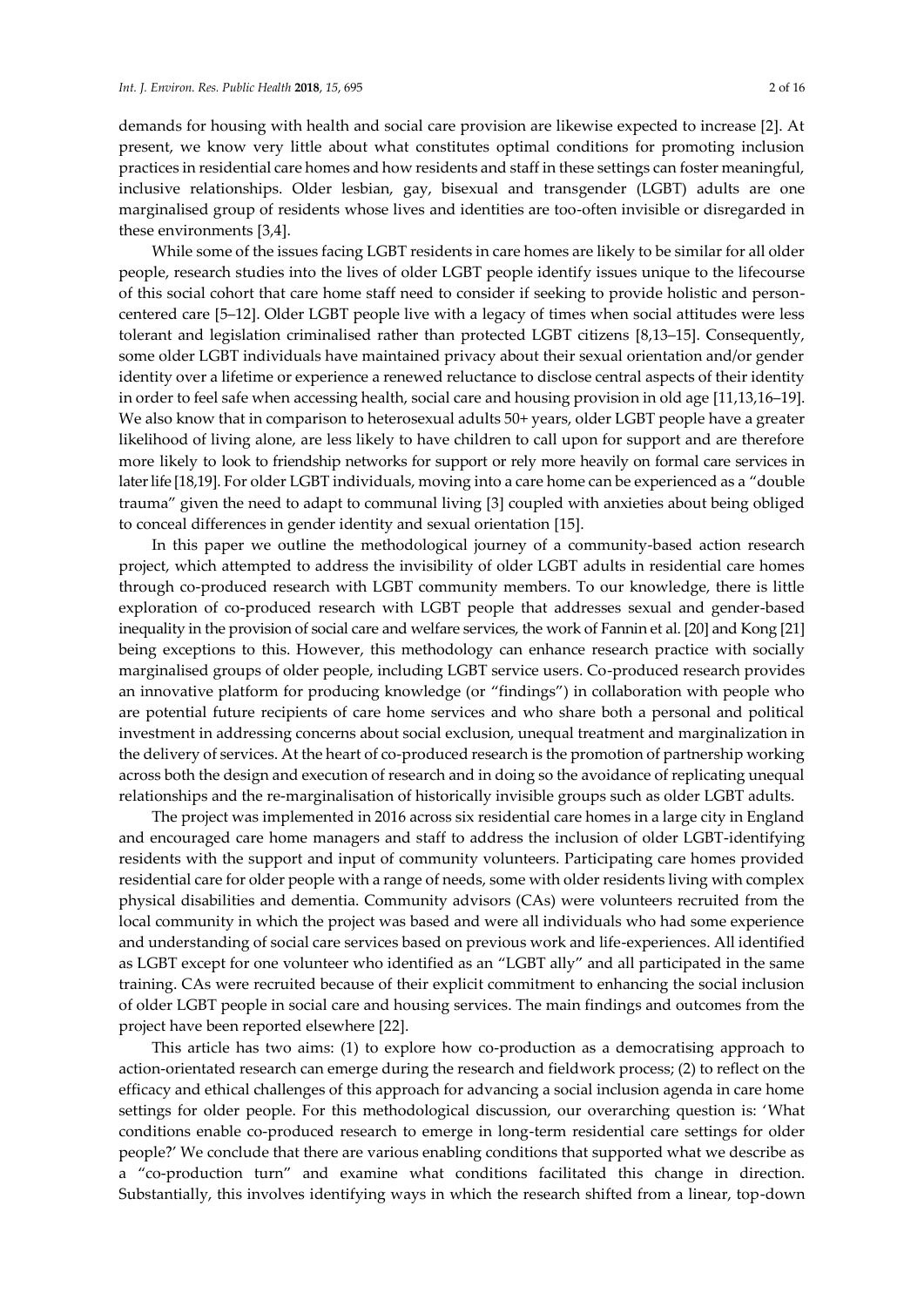process of gathering information to a transformational, bottom-up initiative that was anchored in creating empathic spaces for mutual sharing of experiences, views and beliefs within care home services. We show that researcher reflexivity and commitment to community engagement can prompt emergence of co-production during the fieldwork process. Before embarking on analysis, we review current practices concerning co-produced research with user and community groups.

# **2. Co-Produced Research with User/Community Groups: What is Known?**

In the wider context of service delivery and development, co-production is defined as "working in partnership by sharing power with people using services, carers, families and citizens" [23] (unnumbered page). Within the research literature it is difficult to pinpoint a shared definition or definitive method for approaching co-produced research. However, its commonality lies in the shared objective of "unsettling traditional relations between expert and public knowledge" [24] (p. 145) and disrupting the more conventional power asymmetry between researcher and those researched. As a methodology, this approach to research provides a democratising platform for the inclusion of multiple parties involved in the production of knowledge (university researchers, user/participant groups, community organizations, for example) [25,26].

Co-production approaches to research are increasingly expected across a range of disciplines. In health and social care, these approaches are an extension of policy directives promoting personalisation of care and self-directed support [23]. Co-produced research represents an extension of participatory action research and feminist approaches to research, which seek to democratise research processes and address power asymmetries [27,28]. Co-produced research is closely allied with "transformative research" [29], which has relevance for marginalised groups such as LGBT groups and communities seeking to redress patterns of discrimination and marginalisation for LGBT citizens. In a critical piece concerning co-production projects, Kara [26] usefully illuminates tensions arising over multiple identities, indicating multidimensional power asymmetries, which in turn, can thwart democratic and egalitarian working practices. Vennick et al. [30] have also highlighted the potential rhetorical nature of co-production within health care settings, in which project teams need to reflect critically on the consequences and desirability of adaptations and tailoring actions when carrying out quality improvement projects.

In general terms, co-production can help challenge power asymmetries whilst adding depth and breadth to academics' and community members' understandings of their cultures [31]. Hardy et al. [31] have shown how co-production approaches can minimize health inequalities when they are implemented from the outset, invest in participants (training and support), and select participants through experience and potential (not only via qualifications). Equally, in his participatory action research with older gay men in Hong Kong, Kong [21] has demonstrated how the emergence of a collaborative approach during the research process can transform the researched to researcher in the shift "from hierarchy to collaborative partnership" (p.9).

Further, Beebeejaun et al. [32] outline four key aspects of the broader ethos of participatory, coproductive research, namely developing more equal partnerships with communities and practitioners; fostering mutual learning and interaction to understand issues; maintaining this ethos throughout to ensure some forms of knowledge (for example, academic knowledge) are not privileged over others; and, working to implement findings for transformational change. However, they also acknowledge significant challenges to this ideal including funding deadlines; conflict and discrepancy between researchers', community members' and other stakeholders' knowledge interests and priorities; inherent power relationships between the different stakeholders; and, adherence to institutional rules on research governance.

In practice, co-produced research is not just about immersion of researchers in participants' accounts and experiences (itself a power asymmetry) but also a shift towards collaboration [21]. It seeks to move from establishing dialogue and partnership between researchers and researched towards managing and overcoming hierarchies between them to produce knowledge collaboratively that can change attitudes and practices [33]. Co-production poses challenges concerning the negotiation of boundaries, power dynamics and ground rules between social researchers and partner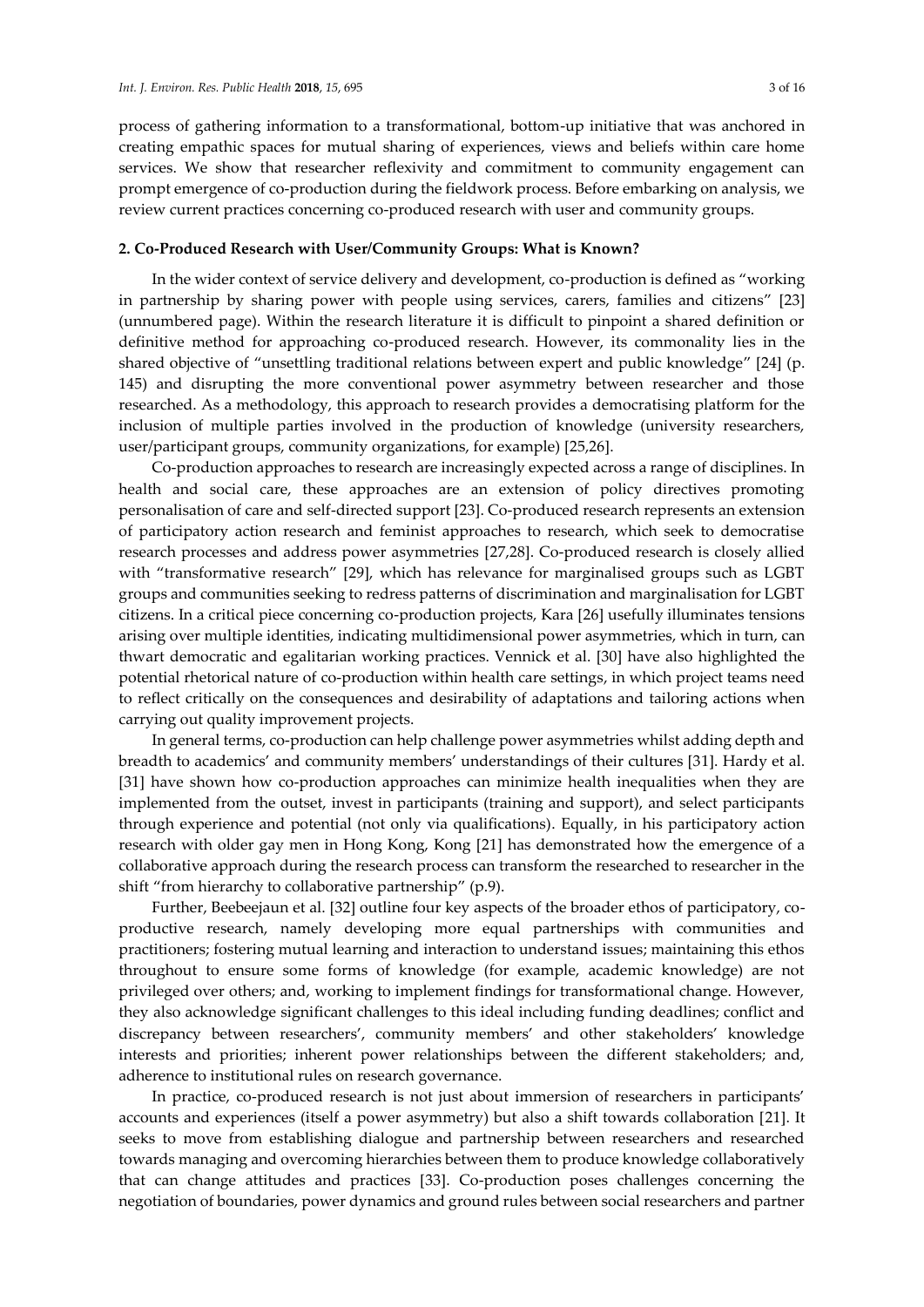communities [32,33]. This requires a shift for researchers from the traditional stance of producing findings and recommendations ("fixers of problems") to becoming facilitators who find solutions through collaborative efforts with service users, underpinned by principles of reciprocity and mutuality. It can also involve, in the interests of equality, consciously suppressing the researcher voice (thus avoiding the trap of the omniscient author who faithfully reflects "objective" truths about participant experiences) to highlight participant-researcher voices [21,24,34]. Kara [26] also highlights the necessity of reflexive ownership of (inter-)subjectivity and positioning as ways of generating credible and improved knowledge.

The above-identified practices can also help to position service users/participants as experts on their own circumstances. As Bell and Pahl note, this requires constant attention to shifting relations of power and domination across a two-way knowledge flow [35]. Also, researchers can lose sight of the fact that they have to traverse boundaries between academia and their own membership of minority communities [36]. The academic authors of this paper span the boundaries between activism and working in voluntary and statutory sectors across social care while representing differing points of identification with LGBT identities.

#### **3. Methods and Materials: Introducing the Two-Stage Project and Its Evaluation**

The overarching aim of the project was to pilot and evaluate a scheme within six care homes in a large city in England that would enhance the inclusion of older LGBT residents. Achieving this goal required attention to several related concerns as follows: (1) providing opportunities for care staff to develop awareness and knowledge of working with older LGBT people; (2) enabling care home managers to demonstrate leadership in an area of equality and diversity and to receive support in shaping the culture of their own care home environment; and (3) a requirement for an evidence-based assessment and development tool to "audit" and benchmark good practice in LGBT inclusion.

The project focused on social inclusion across the two social dimensions of sexual identity and gender identity. This is an important distinction to make as gender identity is often disregarded in research on LGBT people, leading to experiences of trans-identifying people being overlooked in LGBT-focused research [37]. More specifically, gender identity encompasses one's internal sense of gendered self and how individuals express or present their gender to others [38]. Other authors use the term "gender self-designation" [39] to capture how individuals designate their own gender identity, which can differ from the "genders typically associated with their externally assigned "sex" classification" (p. 160).

The project comprised two phases. The first phase involved an action research collaboration with an independent housing provider and six of its care homes for older people, the project leader and the eight CAs. It was also supported by the provider's LGBT advisory group. The second phase involved an evaluation led by an academic research team, which commenced three months after the first phase had begun. While involved in the planning and design of the project as 'insiders', this team was not involved in the first phase.

#### *3.1. Phase One (January–August 2016): Implementing the Scheme*

Eight CAs were recruited to the project. In terms of age profile, four CAs were 65 years; two were aged between 55–64 years; one CA was aged between 45–54 years and another between 35–44 years. Two CAs identified as lesbian, three as gay, one as 'queer' (indicating sexual and/or gender fluidity) and one as transgender. CAs were from White British, Jewish, British-Asian, and Bangladeshi backgrounds. They were recruited using the participating organization's volunteer process, which included references and criminal record checks as safeguarding measures.

The intended role of CAs was to spend concentrated periods of time in allocated care homes and complete a broad audit and assessment exercise over a four-month period to ascertain the degree of social inclusion of LGBT people within these homes. Volunteers received a small honorarium payment and coverage of expenses. Following an initial training programme, CAs were allocated in pairs to work with participating homes. The participating homes were sampled pragmatically given time and budgetary constraints. CAs' role involved talking to residents, staff and other stakeholders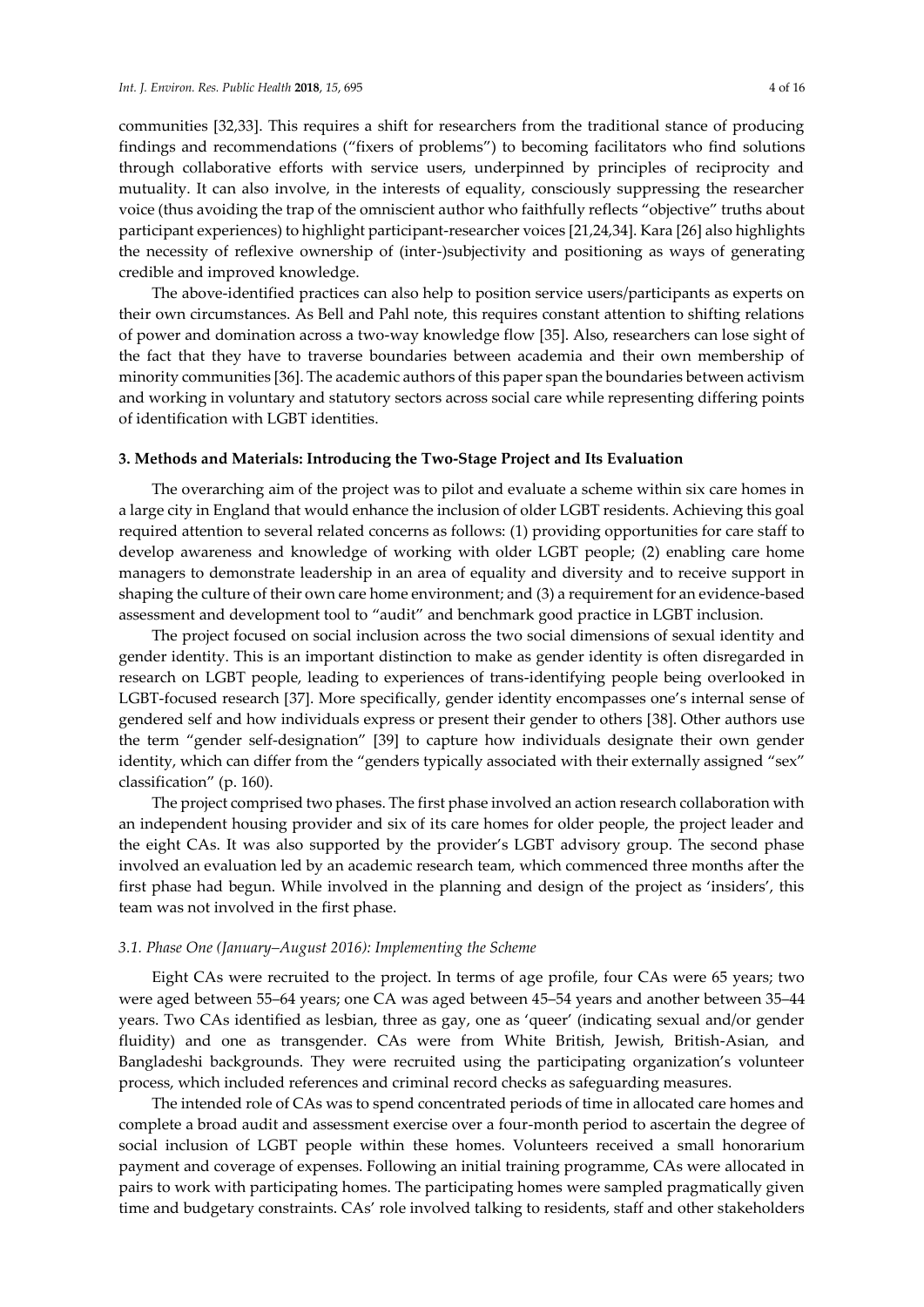about the inclusion of LGBT residents and viewing internal policies on equality and other key documents. The academic team devised an assessment and development tool to inform CAs' discussions with staff and residents, to promote conversations about care home processes and interactions within homes, and as a means of recording CAs' observations [40]. This tool was based on good practice guidelines concerning older people, LGBT inclusion and equal treatment in health and social care services [41–43], and was structured around seven domains: policies and procedures; environment; consultation with community groups; risk management (including responding to discriminatory language and abuse); issues specific to gender/trans support and care; cultural safety; and, end-of-life care planning. At the end of phase one, CAs met with managers, along with the project leader, to share concerns and to identify ways of building on good practice. A ten-point action plan was formulated that captured feedback from CAs and managers and agreed actions for managers beyond the life of the project. Care home champions were appointed in each participating home to drive forward agreed actions from inside the organisation.

#### *3.2. Phase Two (March–October 2016): Evaluating the Scheme*

The second phase, commencing three months into the project, comprised a qualitative evaluation of the project led by the academic team. Ethical approval was granted on 7 March 2016 by the Faculty of Medicine and Health Sciences Ethics Committee, University of Nottingham (affiliation of author Almack at the time). Semi-structured telephone interviews were conducted by the team before intervention (to generate a sense of participants' hopes and concerns for the project) and three to four months afterwards (post-intervention) to establish actual experience of the project. A total of 37 interviews were conducted with 19 respondents:

- 1 Pre- and post-intervention interviews with CAs ( $n = 8$ ) and care home managers (CH) ( $n = 8$ ). These semi-structured telephone interviews (lasting between 30 and 40 min) aimed to capture CAs' and managers' feedback on the initial intervention, challenges encountered and perceived outcomes.
- 2 Interviews with key informants (*n* = 3), which included semi-structured interviews with the Community Engagement Officer and an external facilitator who led the initial CA training session.

In addition, notes and transcripts from four meetings between CAs and managers were included as additional data-sources. Below, we present insights from our reflections on the research process as the academic team alongside in-depth reflections from two co-authors, Barbara and Naresh, who participated in the project as CAs. Barbara and Naresh were CAs first then co-authors second. As co-authors, both individuals have been actively involved in the dissemination of findings from the project to wider audiences and both were keen to contribute to this paper. We locate the reflections of CAs alongside our reflections as academic researchers and in doing so move away from privileging the voices and views of the academic team only. We also draw on interview material from pre- and post-intervention interviews with care home managers and CAs and share some interview quotes to help illustrate our reflections and to present a wider range of views.

## **4. Reflections on the Journey: Telling the Co-Production Story**

## *4.1. First Encounters and Initial Resistance*

Here we discuss CAs' introduction to the project aims and their first encounters with managers of participating care homes. The initial training sessions were intended to help CAs to "find their direction" on the project, to introduce them to the assessment and development tool and establish rapport between them.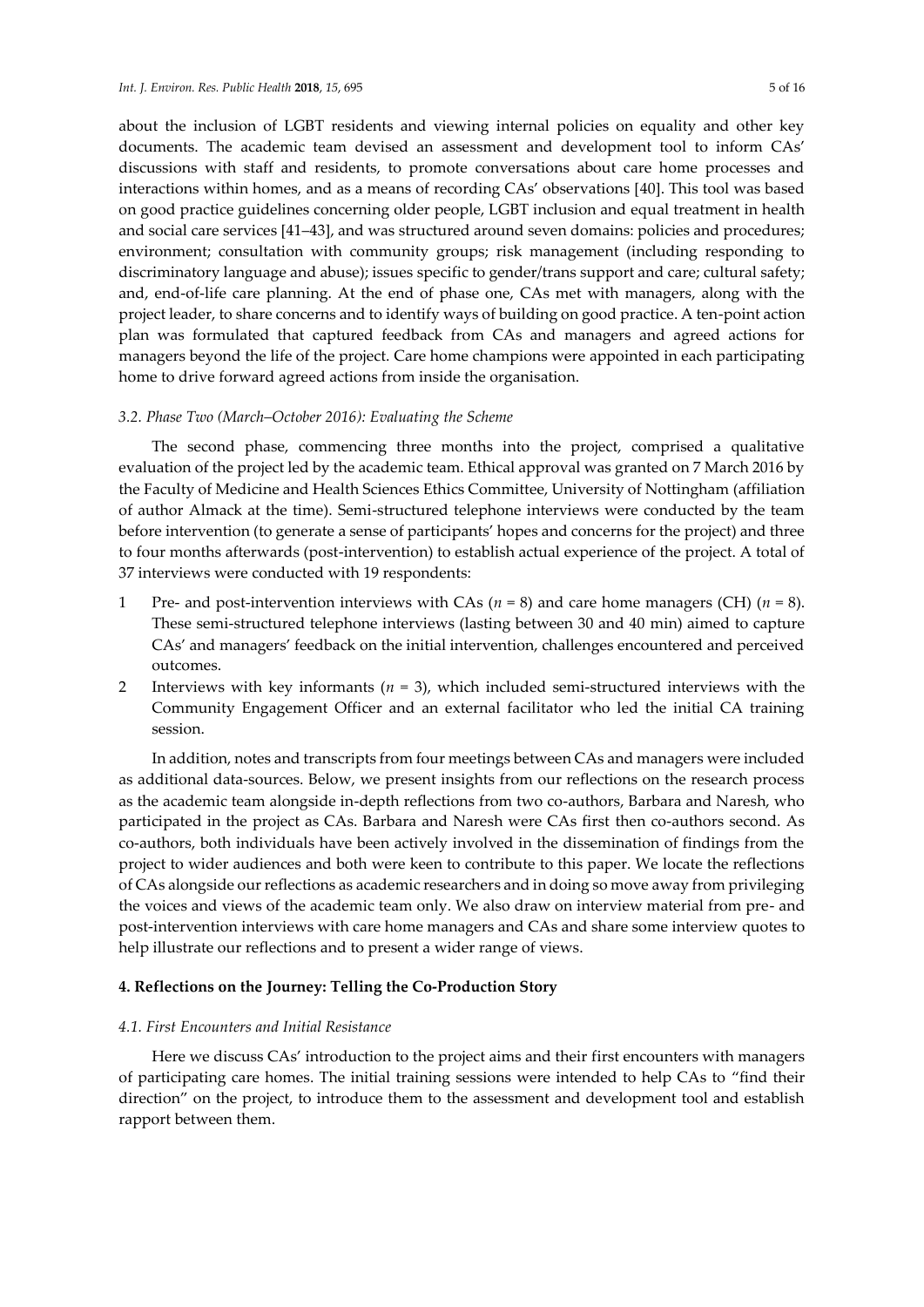## **Box 1. Reflections from CAs.**

**Barbara (lesbian):** *At the start of the project, I felt a bit lost, out of my depth, a lesbian on the fringes of politics amongst a group of politically aware fellow community advisors. I felt we all grappled to find a clear direction and to get the project off the ground. This was turned around by strong supportive leadership from (project leader), training from (external consultant), enthusiasm from care staff in (participating company) and the goodwill of everyone involved. During the initial training, I was challenged by my lack of LGBT history awareness and my lack of understanding of transgender and intersex issues. All were sharp learning curves helped by the training provided and shared knowledge of colleagues...*

The above commentary indicates how some CAs were initially feeling "out of their depth" or challenged by their perception of having insufficient knowledge about the topic. These concerns were addressed partly in the training sessions. The sessions enabled CAs to learn about each other's lifeexperiences, skills and knowledge and, in doing so, gaps in their understanding of different lifehistories and experiences across the LGBT identity spectrum. This process was enhanced by group sessions with the project leader who provided emotional and practical support throughout phase one.

The assessment tool represented unfamiliar territory and some CAs hinted at reservations about how and when to use the tool:

**CA training feedback**: *I think it may be useful to go through the toolkit in sizable chunks and follow up with practical exercises. But, I do feel that once CAs meet and build relationships with CH managers and further understand the dynamics of the CH and their residents, applying the toolkit will be easier.*

Early on in the process, CAs raised important concerns about the need for more rudimentary conversations with care staff and managers about individual beliefs, values and human rights as a necessary precursor to implementing the assessment tool. CAs also expressed concern about the highly structured format of the tool and how it could interrupt the flow of interaction between themselves, care staff and residents. This was a steep learning curve for the academic team. In retrospect, a more authentic co-production approach would have involved CAs in the development of such a tool, if, indeed, there was agreement about the need for a tool.

Building initial relationships with participating care homes also proved challenging for CAs as they reported difficulties in making initial contact with managers with phone calls not being returned. This was also evident in their first group meeting with managers (March 2016) where there was low attendance by the latter. Telephone and email communication was often one-way and CAs sometimes felt they were being quietly "fobbed off". Nevertheless, such feelings were counterbalanced by their recognition of pressures on managers:

**Interview comment from CA**: *It was more about getting managers along to meetings and getting them to engage with the volunteers ... Meetings were arranged but managers were too busy doing something else on the day... None of us has run a care home... It must be a perennial problem that something happens that you have to react to... For instance, there may have been several admissions on one day.*

These early challenges provoked a rethink of the project design as explained below.

#### *4.2. Rethinking our Steps: Introducing Advisory Sessions in Homes*

At a second CA group meeting (third month) with the project leader, it became clear that CAs were experiencing numerous challenges building relationships with care home staff. Indeed, some staff were considered lacking in understanding of LGBT issues to the extent that they were unable to respond to questions in the assessment tool. It appeared that more fundamental conversations were required. These concerns resonated with managers' comments acknowledging low levels of awareness amongst care staff and service users of the identities and life-stories of older LGBT people. This observation by CAs marked a critical turning point where the project transitioned from being led by the project team to being co-led with CAs.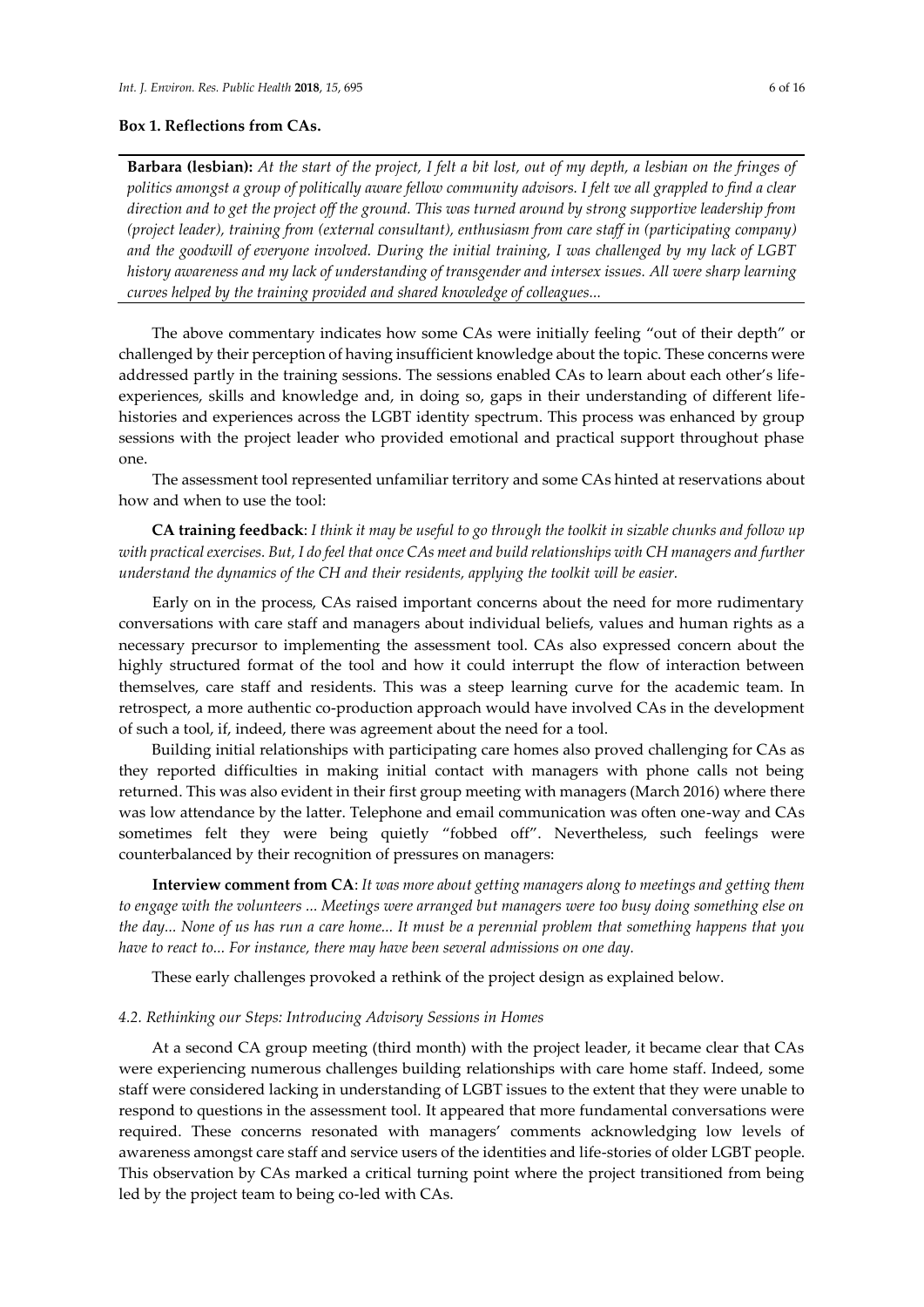The CA group requested permission to set aside the tool to invest instead in co-facilitating further brief advisory sessions. These sessions were intended to initiate discussion with care staff and their managers about LGBT inclusion and prepare them more gently for questions and discussion embedded in the assessment process. This step-change required the academic team to trust in the experience and early insights of CAs who advocated a less structured, more inductive process that would allow care staff and managers to raise issues "upwards" through small-group conversations and awareness-raising exercises. As members of the academic team we had to suspend our reservations about putting aside (temporarily) an assessment tool that was central to the research process. Here, we concur with the view of Hardy et al. [31] who note that the "unexpected structures" (p.593) or aspects of a project can be the most disruptive to egalitarian relationships, though we experienced such disruption as the basis of productive reconfiguration of power relations and the project itself.

Accordingly, the project leader worked with CAs in small-group meetings to plan and develop the content and structure of advisory sessions. Content included: addressing language and terminology and explaining LGBT historical references; providing knowledge of current legislation relating to the rights, equality and changes for LGBT people in the UK; working through care homebased case studies to identify issues and strategies for action; and flagging up activities for promoting LGBT inclusion. Sample exercises had been modelled to CAs during initial training. Bringing further innovation into the process, CAs shared their stories of "coming out" to others about their LGBT identities, experiencing discrimination, and living as LGBT to help generate empathy from care staff.

While implementing advisory sessions, CAs continued to engage in conversations with a range of stakeholders in parallel with the advisory sessions, which also infrequently included some residents and external visitors to care homes.

## *4.3. Taking the Co-Production Turn: A Rocky Journey*

## **Box 2. Reflections from CAs.**

**Naresh (gay man):** *The project itself became a process of training carers and the organization in some of the issues facing the people from LBGT backgrounds to enable the carers to provide support and feel confident in service provision appropriate to their needs. I think there were narratives of exclusion evident either in the process or in discussions with some carers—seeing older people as being asexual (without any sexual identity) or "we don't have any of those people here" rendering people from diverse gender and sexual identities invisible. In addition, heterosexual people hold expectations of what a gay, lesbian, trans person looks like and behaves. If individuals don't "conform" to these stereotypes, then individuals like trans and bisexual people can be rendered invisible. Some residents may not meet carers' stereotyped beliefs or be relegated to biologically gender congruent roles or attributed a heterosexual identity or cisgender. I was empathising with service users and how they may be being perceived and treated and how unsafe they felt and would feel being isolated.*

*There was some of the inevitable resistance to change and to being challenged within the organization. Challenging relationships with co-facilitators and also with the management at times felt like a reexperience of earlier trauma from growing up with confusion.* 

**Barbara (lesbian):** *The strength of the negative misconceptions held by many staff about the LGBT community came as a complete surprise and was the most challenging to deal with. They found it hard to understand the needs of transgender and intersex people and sex reared its head as the main focus of care staff's negative attitudes towards same-sex couples. In some cases, this was fuelled by their religious beliefs and culture. It was evident that they could not see the whole person, sexual activity was at the forefront and for some, fear that they may be 'fancied' by a member of the LGBT community.*

Barbara and Naresh's reflections above touch on various obstacles. CAs encountered incidences which encouraged re-living of painful experiences, for example of being mis-gendered and/or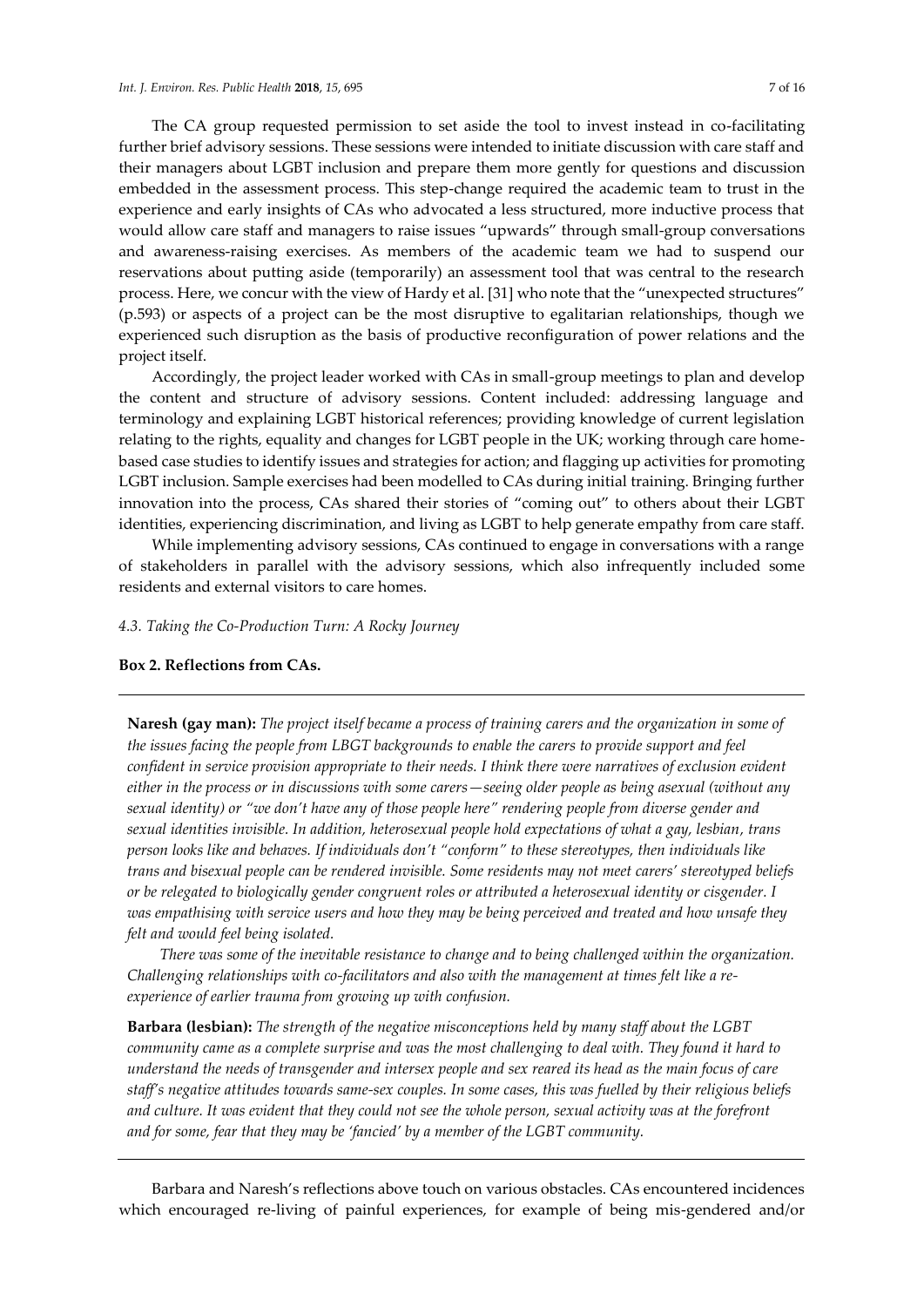discriminated against. LGBT people will have experiences of stigma, marginalization or discrimination and perhaps become adept at avoiding such encounters where possible. Despite the resilience of CAs, such accounts highlight ethical issues in co-productive research concerning the need to protect the well-being of research partners. At this point, the project leader was called upon to provide more intensive support to CAs.

Implementing change was not without its difficulties, as identified across interviews with both CAs and managers. From the start of the advisory sessions, CAs reported challenges that tested their resolve. The first challenge (a practical-organizational one) concerned difficulties in ensuring the majority of care staff in each home attended group sessions. This proved challenging in the wider context of the daily demands of care home life and the constant ebb-and-flow of employees across shift patterns. Some CAs were resigned to the fact that they could not reach all staff members despite best efforts:

**Interview comment from CA**: *We couldn't meet with all staff together formally. We quickly realised that, that didn't work because all the staff were otherwise engaged… There were some people who didn't take part. There was an admin worker who I thought actively avoided it*—*she was late, some work crisis or sick.* 

By the end of the project, CAs had developed positive working relationships with managers who became instrumental in encouraging staff members to attend. However, this was not an easy point to reach. Occasionally, the support of managers would wane, which made it extremely difficult to organise meetings with care staff. In some instances, managers encouraged their staff members to attend sessions but did not attend themselves, which raised questions about the importance of leadership and modelling project engagement.

Another practical-organizational challenge was the short-term nature of the project. The fourmonth time limit placed additional pressures on CAs to initiate sensitive and contentious conversations in a rapid time-frame that was not necessarily conducive to rapport-building. Some CAs expressed concerns that their advisory sessions were too brief to explore diverse issues concerning trans and intersex identities/issues, which are commonly overlooked, occluded by or even wrongly subsumed under the "LGBT" abbreviation.

A third set of more discursive challenges involved expressions of overt and covert resistance by care staff. CAs shared their observations of how some care staff members avoided discussions about LGBT lives or verbally expressed distressing, dehumanising views to CAs that were founded on stereotypes or fundamentalist religious beliefs. CAs described such conversations as a form of confrontation given that their own sexual or gender difference (and identity) was being framed as problematic, pathological (i.e., as a "disease") or immoral. For example, one staff member expressed to the group concern about gay and bisexual male residents' assumed predilection for sexual activity with animals or pets. Consequently, advisory sessions could be anxiety-provoking for CAs, especially when needing to challenge directly some staff members' deep-seated beliefs:

**Interview comment from CA**: *One woman [staff member] stated she would ban her son from the house if he came out as gay but had worked quite happily with trans people. Some people were supportive, other people less so because of their religion and culture.*

These kinds of oppressive comments are difficult to challenge, as they strike at the heart of the social identification and community affiliations of LGBT individuals. It is unsurprising that care staff originating from societies in which sexual and gender difference are outlawed and/or attract severe moral condemnation will have generated hostility and unease. In 2017, 72 nation states were recorded as criminalizing same-sex sexual relationships, with 8 states (sovereign and regional) permitting the death penalty [44]. In parallel, hate crime and discrimination on the basis of sexual orientation and/ or gender identity remains a contemporary problem for LGBT individuals in the UK, despite the legal protections available to LGBT citizens [45]. "In the moment" these morally-charged conversations tested the relationship between CAs and care staff: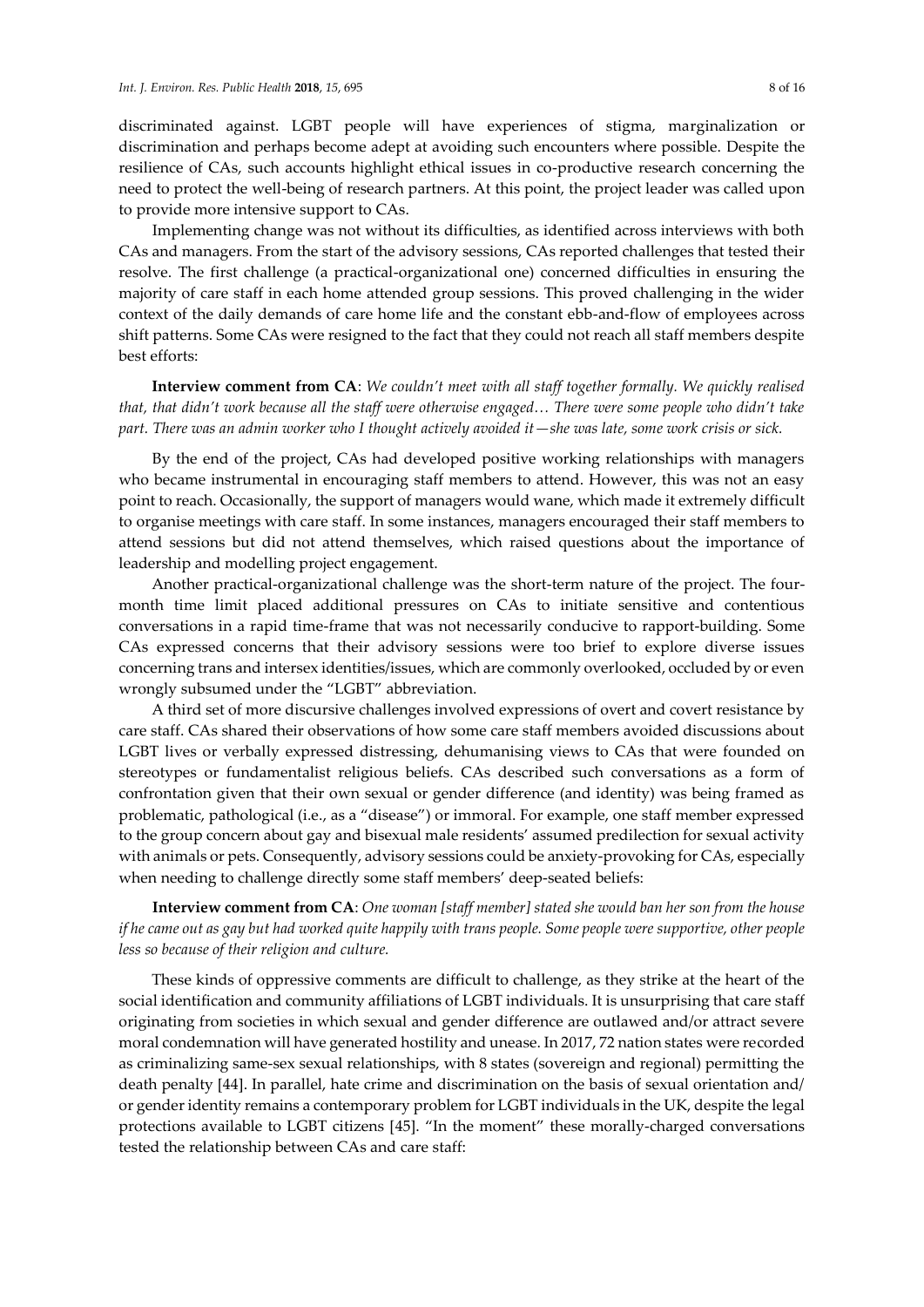**Interview comment from CA**: *One thing I didn't anticipate was how much this experience touched on (my) painful memories of homophobia. For me, it was about being mindful of that personal impact. Looking after myself... The project leader is a massive support, really. You can speak to her about most things.*

These testing moments are suggestive of vicarious trauma in which CAs could feel reminded of anti-LGBT expressions encountered earlier in life. Facilitating training sessions in pairs enabled CAs to provide support to each other during and after each session. The project leader also provided ongoing support in person and over the phone throughout advisory sessions. While this level of support was not originally anticipated, it soon became vital to the welfare and resilience of CAs and the project's longevity and chances of success.

CAs recalled more covert statements from care staff that made LGBT identities invisible. Some staff members claimed not to have any LGBT residents in their care home and showed a lack of recognition of cues indicating sexual and/or gender difference. One manager stated in an interview:

**Interview comment from care home manager:** "*Even if something existed out there, because there are no lesbian or gay customers, participation is likely to be very low*"

Statements like this presented a considerable hurdle for CAs who also had to contend with staff members' presumptions of heterosexuality (i.e., assuming all residents are heterosexual until declared otherwise). These assumptions had to be questioned and unpacked before engaging in deeper conversations with staff.

Despite the above-identified challenges, CAs persevered with leading advisory sessions and in some homes repeated session with different staff groups. Their perseverance paid off as CAs described "light-bulb" moments:

**Interview comment from CA**: *…there were huge benefits because there were some genuine conversations and movement. At the very best, there were some genuine light bulb moments and, most encouraging of all, people who held some entrenched views, have said, "I think differently now."*

The above quote provides insight into the value of experienced CAs whose emotional and political resources facilitated their resilience in the face of ingrained hostility, as well as skilled negotiation around sensitive subjects. It also demonstrates awareness of the project's significance in its potential to bring about and embed change towards reducing disparities in the delivery of health and social care services that is inclusive of LGBT service users. CAs were struck by the willingness of care staff to engage in difficult conversations and their honesty in naming their personal beliefs that may be in conflict with promoting LGBT-affirmative environments. Table 1 illustrates some of the key stepping stones during this process.

| <b>Planned Project Activities</b>                                                                 | <b>Actual and Revised Project Activities</b>                                                                        |
|---------------------------------------------------------------------------------------------------|---------------------------------------------------------------------------------------------------------------------|
| 1 Academic team develop assessment<br>and audit tool from research evidence for<br>service audit  | 1 Academic team develop assessment and development<br>tool from research evidence for service audit                 |
| 2 Recruit Community Advisors through<br>participating provider's volunteer<br>recruitment process | 2 Recruit Community Advisors through participating<br>provider's volunteer recruitment process                      |
| 3 Community Advisors training<br>programme (1.5 days)                                             | 3 Community Advisors training programme (1.5 days)                                                                  |
| 4 Community Advisors to conduct audit<br>with care home managers                                  | 4 Community Advisors informal meetings with managers<br>and staff                                                   |
| 5 Team report back, review and action<br>planning                                                 | 6 Community Advisors develop formal "advisory"<br>sessions for care home staff-facilitated by the project<br>leader |
| 6 Develop and implement local action                                                              | 7 Regular debriefing one-to-one with Community                                                                      |
| plan in each of the six care homes                                                                | Advisors by project leader (telephone, face-to-face, on-site)                                                       |

**Table 1.** Intended Project Activities versus Actual Project Activities led by the Project Leader.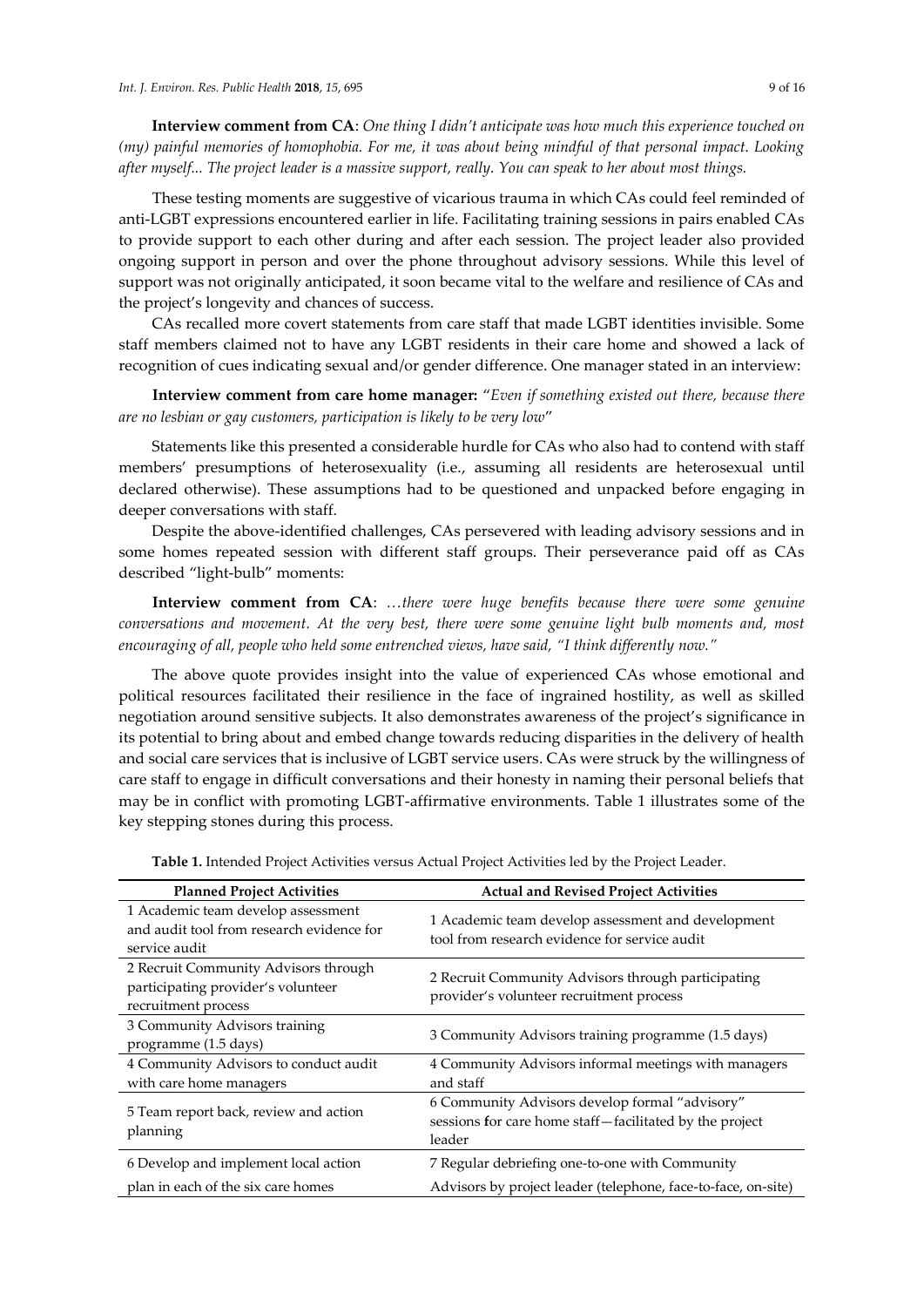| 8 Team report back and review "audit process" to          |
|-----------------------------------------------------------|
| accommodate revised "starting blocks"                     |
| 9 Development of care home champions scheme working       |
| closely with Community Advisors                           |
| 10 Regular review meetings led by Community Advisors      |
| and the project leader (three meetings).                  |
| 11 Care home champions conduct assessment and             |
| development audit guided by regular input by from         |
| <b>Community Advisors</b>                                 |
| 12 Action plans developed across the six care homes with  |
| leadership of particular areas based on strengths of each |
| individual care home                                      |
| 13 Action plan adopted by care homes in conjunction with  |
| participant provider's LGBT Staff and Residents Advisory  |
| Group.                                                    |

# *4.4. Taking Stock of the Outcomes*

# **Box 3. Reflections from CAs**

**Barbara (lesbian):** *Adopting a person-centered approach to our advisory sessions and being willing to expose our own lives took staff beyond these thoughts to see that sex is not our driving force, but that family, friends, culture, sport* etc. *contribute to the whole person, and, yes, we are sexual beings as well. This was one of the most positive outcomes of the project as care staff shared that the advisory sessions expanded and changed their thinking towards the LGBT community in a positive way, opening their eyes to how their negative attitudes could oppress service users.* 

*At the end of the project, I take away a sense of hope and belief that most staff are essentially caring people who want to provide a positive experience for the people in their care and, that with learning opportunities, change is possible, that negative attitudes towards the LGBT community can be challenged and changed, awareness gained, and an inclusive environment created. But, the project was not a one-off remedy for the six homes involved. The learning has just begun and needs to be nurtured and built on. Identifying LGBT champions in each home provided a platform for issues to be discussed and praise and encouragement given to support initiatives and ideas put forward by staff. This needs to continue to sustain positive change.*

**Naresh (gay man):** *I think the project established that the organization had a programme of training and recruitment to move them forward and an aim to provide more inclusive practice. The organization had shifted their commitment from a top-down to bottom-up approach. Any real and longer-standing changes in the adoption of more inclusive practice required a rolling programme of recruitment and training which explicitly addresses the issues for inclusion of people from LBGT communities. Change is difficult both on an individual and organizational level. Organizations need top-down and bottom-up approaches to change, as the managers need to buy into the project and have a clear direction.*

While it is difficult to pinpoint substantial shifts in staff members' attitudes and views, interview responses from both CAs and managers indicated that changes had taken place during the project. The advisory sessions were pivotal in enabling staff members to talk openly and explore with others, including LGBT individuals, the assumptions and wider social and biographical influences on their thinking and practice: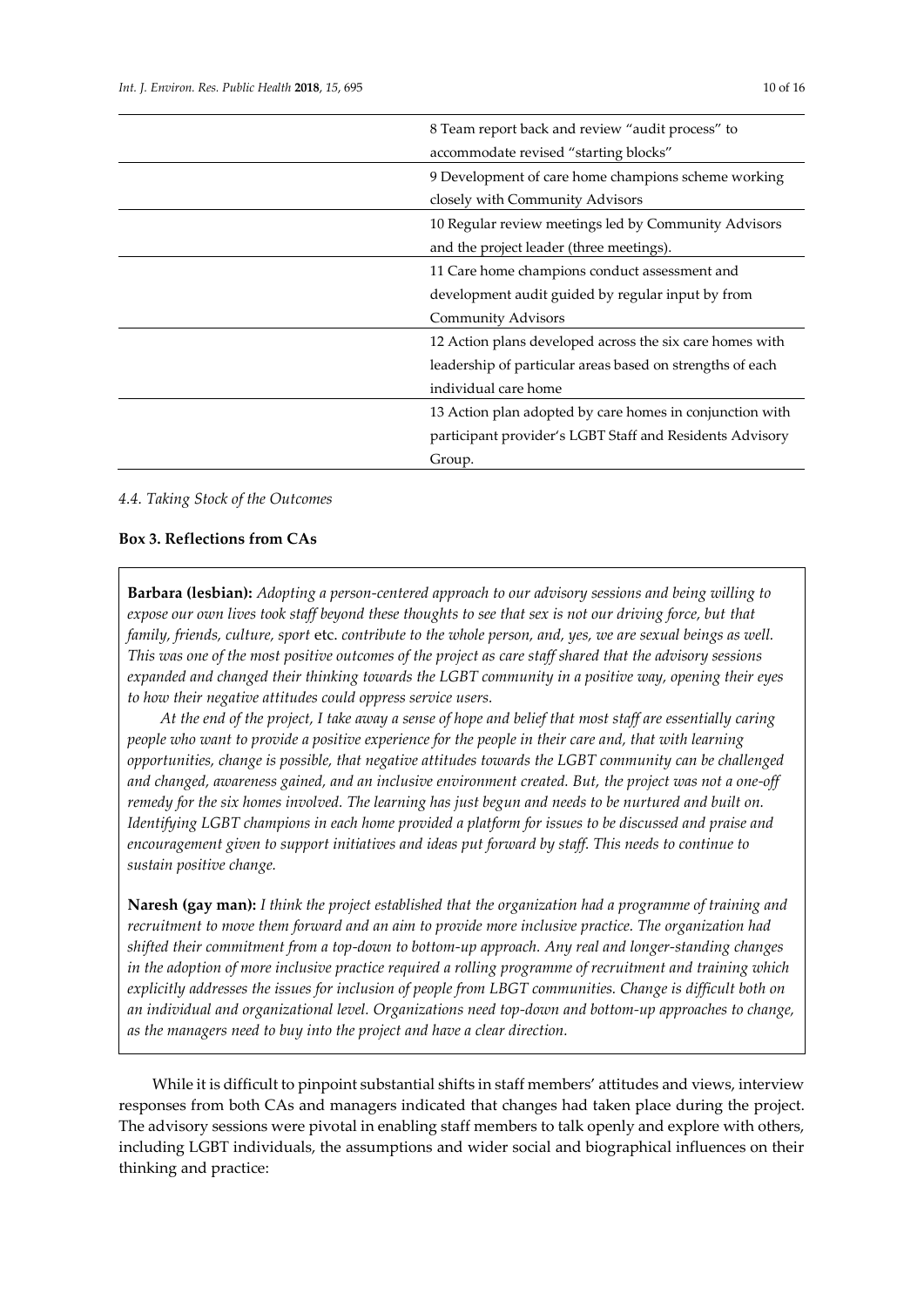**Interview comment from CA**: *Most memorable moment? I think it was actually seeing a genuine shift from some of those workers and giving them the opportunity to say what they are struggling with. Getting people to think about people in terms of identity and about the fears of being marginalised. Seeing people shift a bit. That's really good to see... Trying to appeal to people's compassion.* 

In the quote above, it appears that the advisory sessions were crucial in mobilising compassionate and empathetic responses from those with religious (or other) reservations to see LGBT individuals as expressing a form of difference (identity) as a personal right. Advisory sessions also appear to have deepened participating staff members' understandings of the personal and social consequences of exclusion and marginalization on the basis of sexual orientation and gender identity. Taking a co-production turn in the project enabled these micro-discussions to occur between CAs and small groups of staff.

Some CAs reported that the conversations that most successfully promoted attitude-change were those that involved CAs sharing their own stories of identifying as LGBT:

**Interview comment from CA**: *We (CAs) shared our stories with the groups—about coming out in later life. Talked about being baby boomers. That sort of created conversation... I gave my story to a care staff member (Asian woman) and she burst into tears.*

This account of storytelling highlights the value of non-didactic, experiential forms of awareness-raising that encourage empathy. Similar outcomes were noted by managers who, towards the end of the experience, were overwhelmingly positive about the influences of CAs and the role they had played in raising awareness and inspiring confidence:

**Interview comment from care home manager**: *One member of staff came up to me after the training. She'd been really resistant. In fact, she didn't want to attend the training but afterwards she said it had really changed her whole perception.* 

While it remains to be seen whether these outcomes translate into a long-term programme of change across participating homes, the feedback above suggests that the advisory sessions encouraged critical thinking—the power to think beyond, and possibly question, heteronormative logic (beliefs and assumptions that heterosexuality is the dominant social marker of sexuality and gender relations [46]). Shifts in attitudes were also attributed to collective actions within homes that would not have previously occurred. For example, one manager reported in an interview that her staff team had requested observing a two-minute silence after the Orlando gay nightclub killings in 2016. Other care homes introduced the wearing of rainbow ribbons by staff and managers alike to signal LGBT-pride and to initiate discussion with residents about the meaning of this symbol.

## **5. Discussion: Reflections on the Co-Production Turn**

Various points of learning arose from the risks and opportunities that evolved during the research. While the academic team did not begin with a co-production approach, the project took such a turn due to the CAs' insights and reflexivity as they encountered discriminatory attitudes and views within the care home environments. It would be more accurate to describe the project as leaning towards co-production through more instrumental (though no less important) moments of collaboration with CAs. In this sense, we did not achieve "genuine co-production" as discussed by Beebeejaun et al. [32]. For example, the company's LGBT advisory group was consulted on the content of the funding proposal and project outline, however, the bid was led by the academic team. We also acknowledge that the evaluation process was academic-led, partly to satisfy funding requirements, and that the scale of the study for initiating change was restricted to six residential care homes.

Nonetheless, a co-production turn can be valuable in producing new, multi-faceted knowledge and understandings that reflect lived experiences and enhance the depth, credibility and authenticity of research findings. Making this turn strengthened our research approach in two critical ways. First, this approach enabled CAs, and in turn the academic team, to ascertain a deeper understanding of staff members' and managers' views and beliefs towards LGBT sexualities that we doubt would have been gleaned to the same depth through using more conventional, deductive approaches to data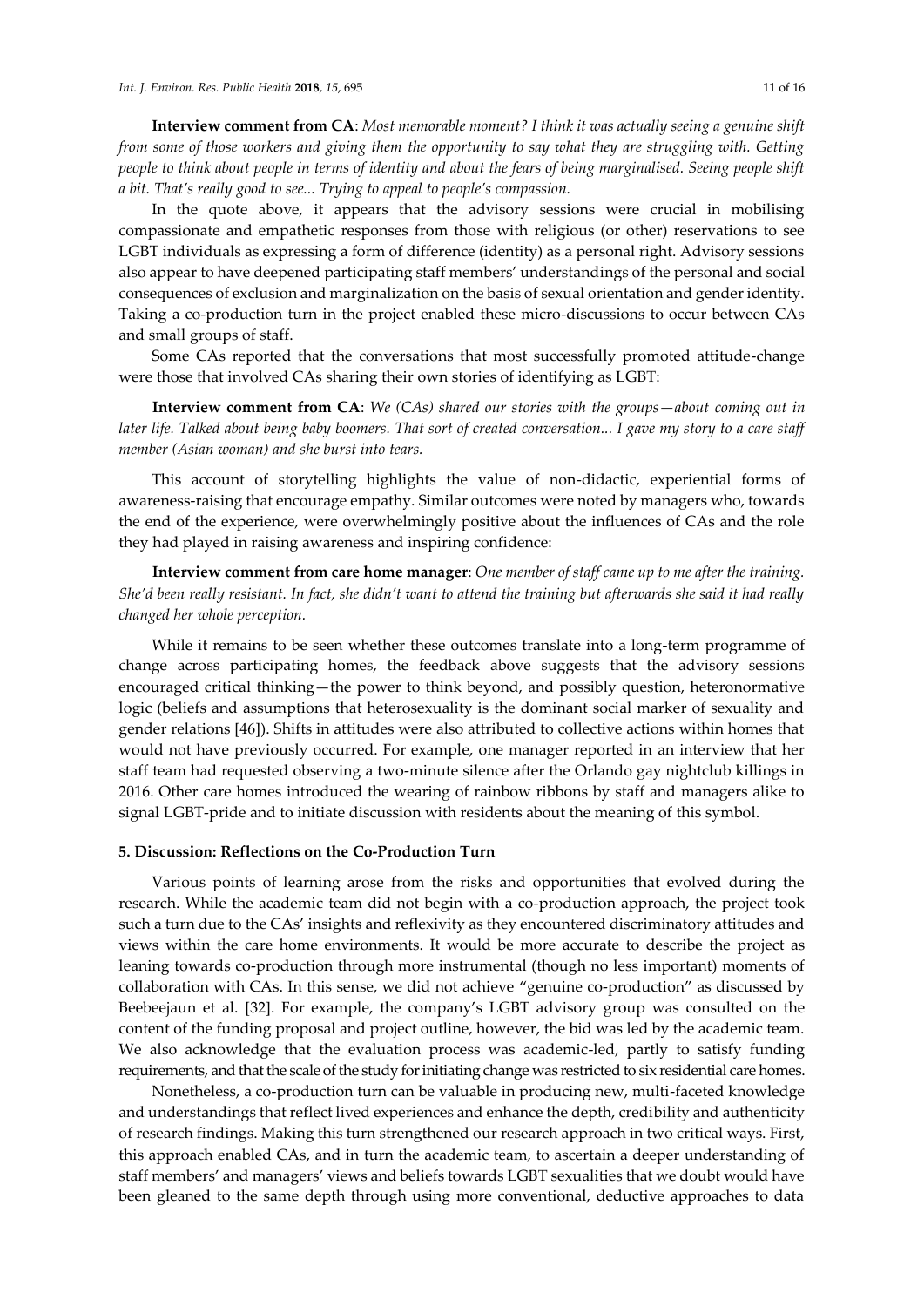gathering such as the planned assessment and development tool. Second, the advisory sessions and storytelling method used within these sessions instigated a degree of individual and organizational change that would have been far less discernible without this form of structured interaction and personal exchange with staff and managers. Through a co-production turn, the project was able to recognise, value and make best use of different types of expertise, in this context the expertise of volunteer community members. It has also illuminated the value of using non-didactic awarenessraising methods that engage rather than alienate staff and of creating safer, non-judgmental spaces for critical exploration of long-held views reinforced over time (and over which non-LGBT individuals had little control).

But, what mechanisms allowed the co-production turn to emerge? Certainly, the new direction proposed by CAs at an early point was pivotal in shifting the project from its pre-defined, structured approach for assessing care home environments to an inductive, dialogical approach re-oriented towards initiating change with care staff and managers through advisory sessions. As in Kong's work [21], taking this risk shifted the research from a linear, top-down process of gathering information to a more transformational, bottom-up project that was change-led and anchored in creating empathic spaces for the mutual sharing of individual experiences, views and beliefs.

If CA innovation was one part the equation, another equally important factor was the shift in power relationships between the academic team and CAs that occurred courtesy of project leader- /researcher-responsiveness. Initially, CAs were recruited to lead enquiry and generate information under the direction of the project leader. However, this relationship shifted, as CAs became increasingly recognised by the academic team as collaborators in reshaping the research process. In their reflections on challenges to co-produced research, Beebeejaun et al. [32] discuss how the priorities of the researchers may differ from those of the communities being researched. In this project, the priorities of participating community members differed from those of the academic team. However, the project leader's amenability to change created a democratising space for discussion about rethinking the project approach. For academic researchers, this is not a comfortable space to occupy in a competitive funding environment where research outcomes and outputs need to be stipulated and delivered and where value for money also needs to be demonstrable.

This turning point also relied heavily on the reflexive capacity of the project leader to be attuned to the perspectives of community members who were closer to the research field than the academic team. Further, the shift in power relations required researchers and CAs to live with uncertainty and ambiguity as a shared position that, combined with reflexive leadership, can provide a catalyst for developing more responsive approaches to co-produced research. Specifically, CAs had to live with uncertainty about the assessment tool and the frustrations of making initial contact with managers. Thomas-Hughes [25] discusses the importance of critically reflecting on and recognising the "messiness" of co-produced research to identify the ethical tensions, challenges and contestations of power that can emerge during the process. While being immersed in the research process can generate feelings of frustration and anxiety, in this case such immersion provided opportunities for taking stock of aims and progress and reconfiguring new directions.

The project achieved change at a micro-level; this is evident in the small but notable shifts noticed by CAs in staff responses to the life-stories of LGBT individuals. Similar shifts were discernible in interview accounts from managers pre- and post-intervention, who started to consider and, in some cases, initiate their own strategies for organizational change. The relationships developed between CAs and care home staff and managers were critical in facilitating these changes and we are uncertain as to whether these relationships would have emerged without the advisory sessions. The project did not achieve changes in the overall climate of participating care homes (or at least the evaluation methodology did not capture this) but this goal was too ambitious anyway within the context of a short-term project. The approach used has potential to advance a social inclusion agenda in residential care homes but, again, that would be contingent on time-scale and ongoing collaborative relationships with community members. The project was a staging-post in what needs to be a longer-term campaign at a national level.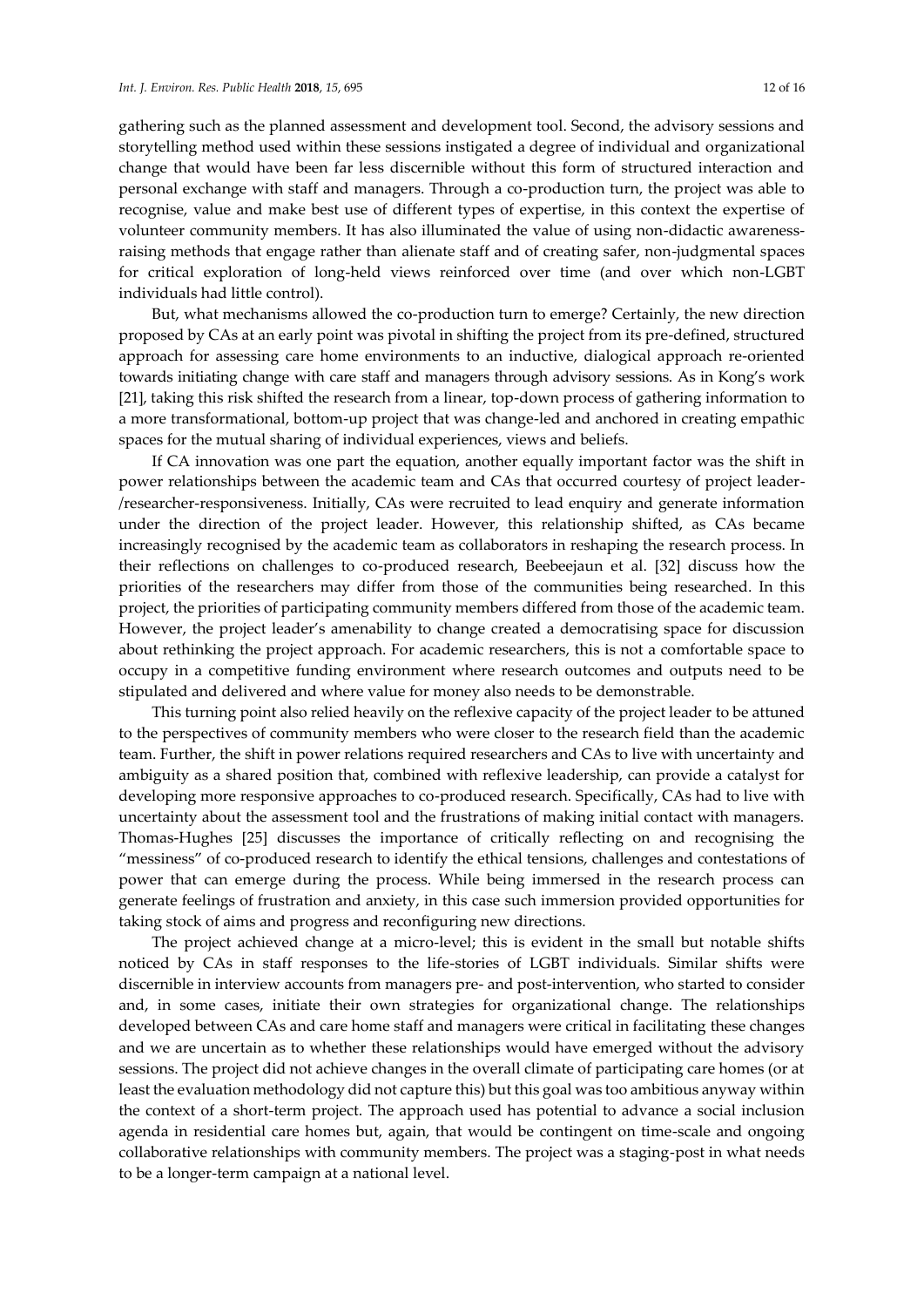Scaling up this project would take time and financial resources. Initially, replication of the project might be a feasible first step - meaning to implement the learning from this project across other care home settings. The WHO [47] recommends the development of strategies to assist this by:

# *… disseminat(ing) knowledge about the innovation … to stimulate motivation and the willingness to implement of eventual and potential user organizations (p. 41)*

We have achieved a great deal of interest via our dissemination activities including attracting interest from national bodies such as the Care Quality Commission (CQC) and the Social Care Institute for Excellence (SCIE). The WHO (2016) report identifies important facilitative aspects to scaling up including the personal commitment of the project partners and recognizable benefit for the population. However, a key challenge remains which relates to financial issues and to the amount of administrative work.

Central to rapport-building with staff was CAs willingness to share their own life-stories. In various ways, the biographies of academic team members and CAs were enmeshed in the research process. As team members, we brought a commitment to initiating and facilitating a process of change to improve care conditions for older LGBT residents—a subject position of being "cared for" that we may occupy at some point in our lives. For CAs, this involved telling their own life-stories of "coming out" and identifying as LGBT. At some points, this was a vulnerable position to occupy and required countering in the moment prejudiced responses from staff.

While some commentators have promoted the benefits of autobiographical and dialogical approaches to enhancing the awareness of health and social professionals towards LGBT identities and life-stories [48,49], less attention has been given to the welfare of people sharing their personal stories and accounts. Other commentators in social psychology have highlighted the ways in which LGBT citizens can experience vicarious stressors across social environments in which heterosexist views and beliefs are transmitted [50,51]. Researchers and educators adopting this approach across other health and social care projects must ensure that rapid support can be provided to community members working in risky environments offering their own accounts and being "out" to staff. This includes preparatory activities to determine if community members are sufficiently equipped and supported to manage hostile responses from participants. Social support is recognised as a resilience factor for LGBT individuals, due to its association with the ability to process negative responses [52]. The project leader was key in providing regular one-to-one support (telephone debriefs; meeting in person) as well as facilitating the CAs meeting together for providing peer support.

This is as much an ethical requirement as it is a strategy for sustainability. Crawley and Broad [53] caution that inviting queer speakers to share LGBT life-stories with unfamiliar audiences can reiterate formulaic "coming out" stories and neglect to convey the heterogeneity of individual life-experiences. This limitation was partly evident in our project as CAs conveyed life-stories from primarily lesbian, gay, and trans standpoints and input on experiences of intersex and bisexual individuals was marginal. This is a further consideration for qualitative researchers seeking to emulate this approach across other organizations and services.

## **6. Conclusions**

This article has distilled reflections on an action-oriented research process that was founded on principles of collaboration with community advisors and the participating provider and committed to identifying strategies for improving the responsiveness of care home managers and staff to LGBT residents and their significant others. It was designed to contribute to the inclusion of older LGBT residents—inclusion being the key to supporting and maintaining positive health and well-being in a risk environment that houses a seldom-heard social group. In particular, we have discussed the conditions that enabled co-production to emerge as an unintended but powerful process for initiating small-scale change in care home environments for older people.

Our reflections on this process convey a number of takeaway messages for social researchers and workplace teams investing in a similar model of organizational enquiry and change. Enabling a co-production turn relies on: reflexive leadership; receptiveness to change in direction and approach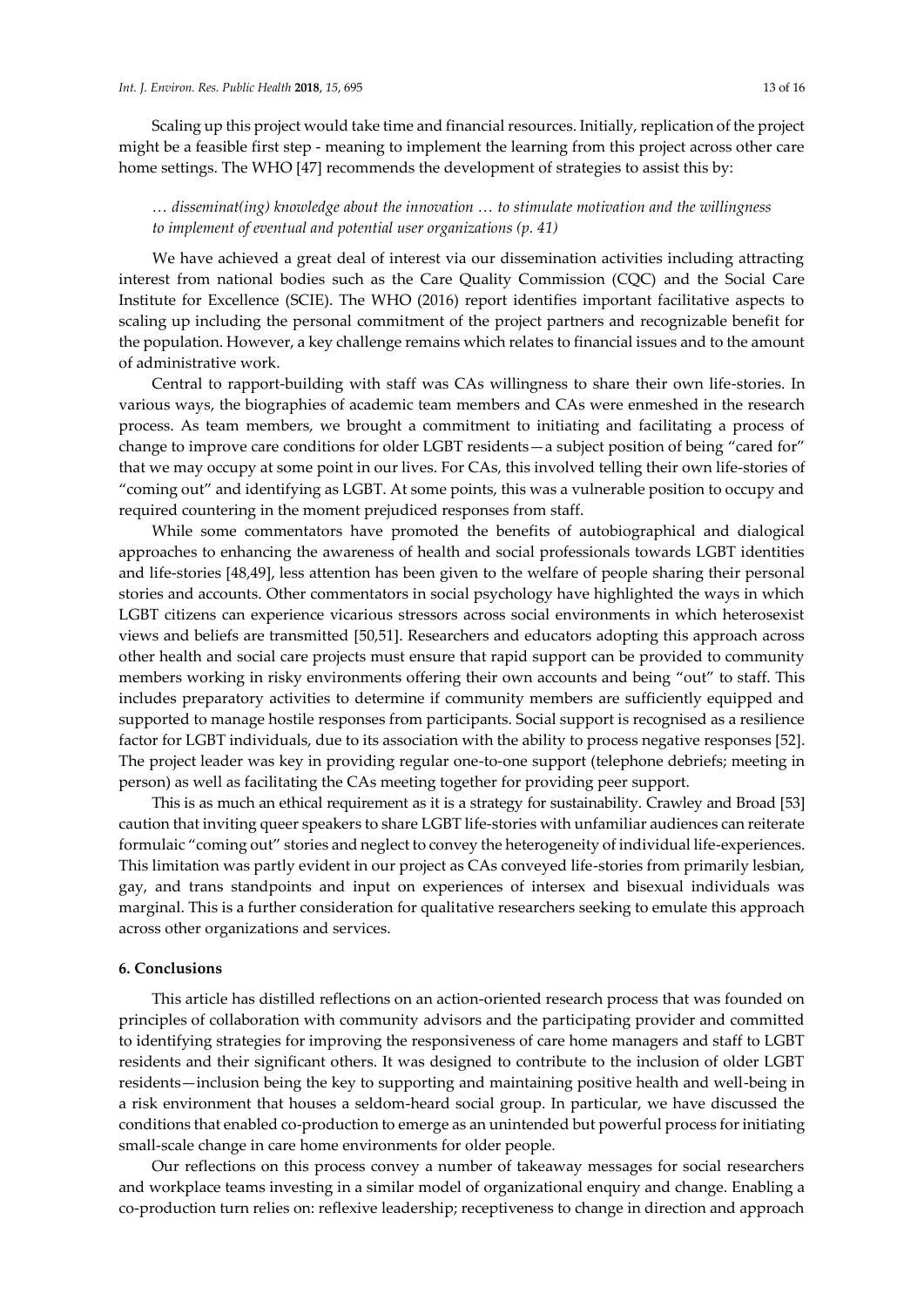to enquiry; willingness to live with a productive uncertainty/ambiguity; and openness to shifting power relationships between research teams and stakeholders. Our reflections also underscore the importance of LGBT storytelling as a non-didactic strategy for fostering understanding and building relationships between stakeholder groups in non-judgmental spaces where staff and stakeholders can explore the workings of sexuality-based prejudice and discrimination. This method has transferability across health and social care services and organizations.

**Acknowledgments:** We would like to thank the reviewers, editors and all project participants and advisers for their critical contributions to this work.

**Author Contributions:** The authors declare no conflict of interest. P.W. and K.A. were main co-authors of this article and T.H.-L. and P.S. were significant co-authors who added to and commented on drafts and revisions. T.H.-L. was Project Leader and P.W., K.A. and P.S. assisted significantly in the application and project design process. P.W., K.A. and P.S. also interviewed community advisers and partner organization managerial staff as part of the evaluation process. B.B. and N.M. interviewed care home staff, led advisory sessions and commented on a final draft of the article and their insights/contributions are embedded in this article.

**Conflicts of Interest:** The authors declare no conflict of interest.

**Funding Sources:** We are indebted to Comic Relief (charitable funding agency) for a grant to fund this project. No grant reference number applies. The project sponsor was not involved in the research process.

# **References**

- 1. Care Quality Commission. Equality Objectives (2017–2019). Available online: http://www.cqc.org.uk/ about-us/our-strategy-plans/equality-human-rights (accessed on 14 March 2018).
- 2. Kingston, A.; Wohland, P.; Wittenberg, R.; Robinson, L.; Brayne, C.; Matthews, F.E.; Jagger, C.; Cognitive Function and Ageing Studies Collaboration. Is late-life dependency increasing or not? A comparison of the Cognitive Function and Ageing Studies (CFAS). *Lancet* **2017**, *390*, 1676–1684, doi:10.1016/S0140- 6736(17)31575-1.
- 3. Westwood, S. "We see it as being heterosexualised, being put into a care home": Gender, sexuality and housing/care provision among older LGB individuals in the UK. *Health Soc. Care Community* **2016**, *24*, 155–163, doi:10.1111/hsc.12265.
- 4. Willis, P.; Raithby, M.; Maegusuku-Hewett, T.; Miles, P. "Everyday Advocates" for Inclusive Care? Perspectives on Enhancing the Provision of Long-Term Care Services for Older Lesbian, Gay and Bisexual Adults in Wales. *Br. J. Soc. Work* **2017**, *47*, 409–426, doi:10.1093/bjsw/bcv143.
- 5. Simpson, P.; Almack, K.; Walthery, P. "We Treat Them All the Same": A Survey of Care Home Staff Attitudes towards Older LGB&T Care Home Residents. *Ageing Soc.* **2016**, doi:10.1017/S0144686X1600132X.
- 6. Harding, R.; Epiphaniou, E.; Chidgey-Clark, J. Needs, experiences and preferences of sexual minorities for end-of life care and palliative care: A systematic review. *J. Palliat. Med.* **2012**, *15*, 602–611, doi:10.1089/jpm.2011.0279.
- 7. Almack, K. "I Didn't Come Out to Go Back in the Closet": Ageing and end of life care for older LGBT people. In *Older Lesbian, Gay, Bisexual and Trans People: Minding the Knowledge Gaps*; King, A., Almack, K., Suen, Y.-T., Westwood, S., Eds.; Routledge: Abingdon, UK, 2018.
- 8. Hughes, M. Lesbian and gay people's concerns about ageing and accessing services. *Aust. Soc. Work* **2009**, *62*, 186–201, doi:10.1080/03124070902748878.
- 9. Sullivan, K.M. Acceptance in the domestic environment: The experience of senior housing for lesbian, gay, bisexual, and transgender seniors. *J. Gerontol. Soc. Work* **2014**, *57*, 235–250, doi:10.1080/01634372.2013.867002.
- 10. Hunt, J.; Bristowe, K.; Chidyamatare, S.; Harding, R. "They will be afraid to touch you": LGBTI people and sex workers' experiences of accessing healthcare in Zimbabwe—An in-depth qualitative study. *BMJ Glob. Health* **2017**, *2*, e000168, doi:10.1136/bmjgh-2016-000168.
- 11. Stein, G.L.; Beckerman, N.L.; Sherman, P.A. Lesbian and gay elders and long-term care: Identifying the unique psychosocial perspectives and challenges. *J. Gerontol. Soc. Work* **2010**, *53*, 421–435, doi:10.1080/01634372.2010.496478.
- 12. Tolley, C.; Ranzijn, R. Heteronormativity amongst staff of residential aged care facilities. *Gay Lesbian Issues Psychol. Rev.* **2006**, *2*, 78–86.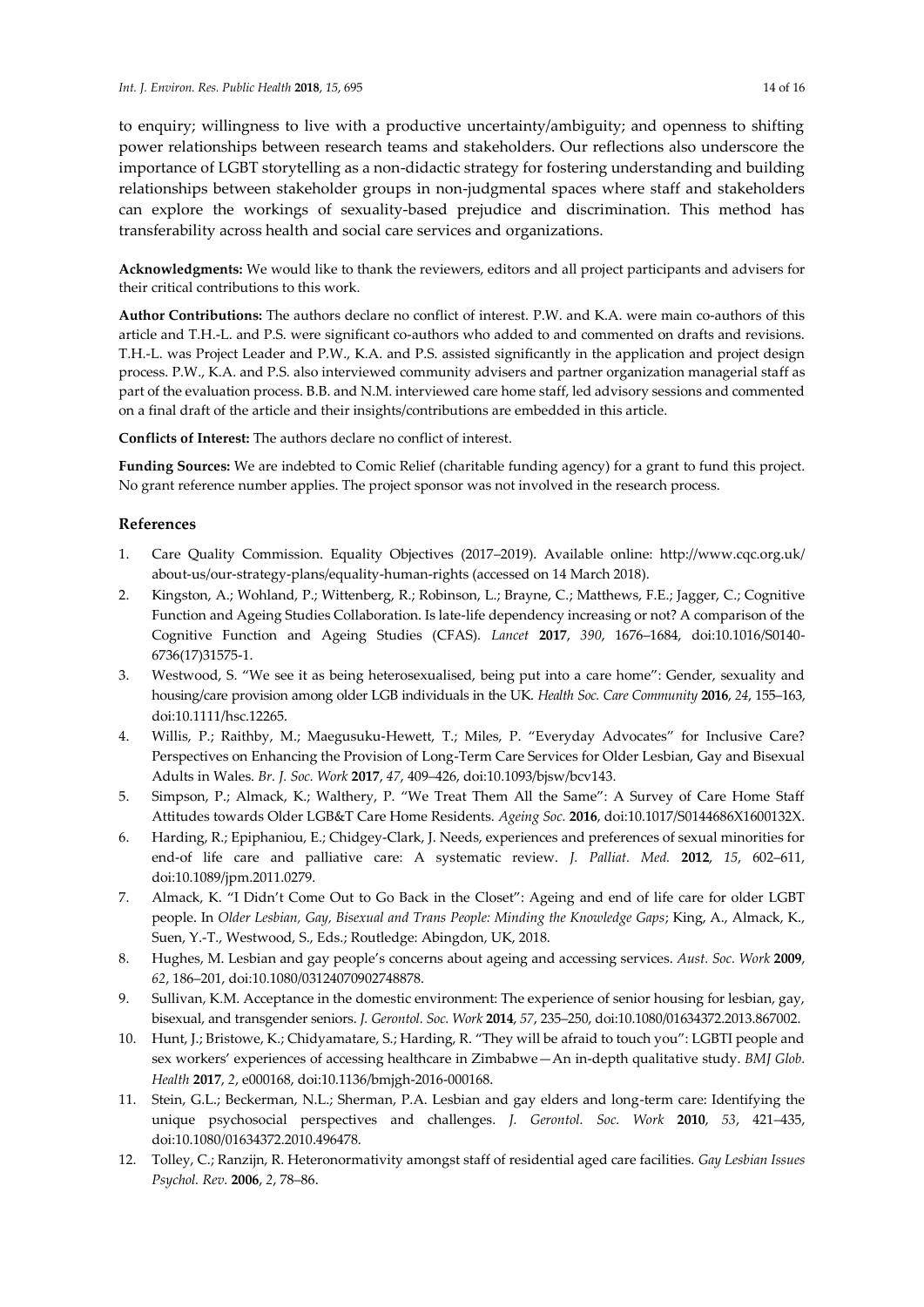- 13. Fredriksen-Goldsen, K.I.; Muraco, A. Aging and sexual orientation: A 25-year review of the literature. *Res. Aging* **2010**, *3*, 372–413, doi:10.1177/0164027509360355.
- 14. De Vries, B. LG(BT) Persons in the Second Half of Life: The Intersectional Influences of Stigma and Cohort. LGBT Health. *Lancet* **2014**, *1*, 18–23, doi:10.1089/lgbt.2013.0005.
- 15. Willis, P.; Maegusuku-Hewett, T.; Raithby, M.; Miles, P. Swimming upstream: The provision of inclusive care to older lesbian, gay and bisexual (LGB) adults in residential and nursing environments in Wales. *Ageing Soc.* **2016**, *36*, 282–306, doi:10.1017/S0144686X14001147.
- 16. Marie Curie. "Hiding Who I Am": The Reality of End of Life Care for LGBT People. 2016. Available online: https://www.mariecurie.org.uk/blog/end-of-life-care-for-lgbt-people/163652 (accessed on 1 November 2017).
- 17. Villar, F.; Celdran, M.; Faba, J.; Serrat, R. Barriers to sexual expression in residential aged care facilities (RACFs): Comparison of staff and residents' views. *J. Adv. Nurs.* **2014**, *70*, 2518–2527, doi:10.1111/jan.12398.
- 18. Fredriksen-Goldsen, K.I.; Emlet, C.A.; Kim, H.J.; Muraco, A.; Erosheva, E.A.; Goldsen, J.; Hoy-Ellis, C.P. The physical and mental health of lesbian, gay male, and bisexual (LGB) older adults: The role of key health indicators and risk and protective factors. *Gerontologist* **2013**, *53*, 664–675, doi:10.1093/geront/gns123.
- 19. Stonewall. Lesbian, Gay and Bisexual People in Later Life. 2011. Available online: http://www.stonewall.org.uk/documents/lgb\_in\_later\_life\_final.pdf (accessed on 27 August 2013).
- 20. Fannin, A.; Fenge, L.-A.; Hicks, C.; Lavin, N.; Brown, L. *Social Work Practice with Older Lesbians and Gay Men*; Learning Matters: Exeter, UK, 2008; ISBN 978-1-84-445182-1.
- 21. Kong, T. Gay and grey: Participatory action research in Hong Kong. *Qual. Res.* **2017**, doi:10.1177/1468794117713057.
- 22. Hafford-Letchfield, T.; Simpson, P.; Willis, P.B.; Almack, K. Developing inclusive residential care for older lesbian, gay, bisexual and trans (LGBT) people: An evaluation of the Care Home Challenge action research project. *Health Soc. Care Community* **2018**, *26*, e312–e320, doi:10.1111/hsc.12521.
- 23. Social Care Institute for Excellence (SCIE). *Co-Production in Social Care: What Is It and How to Do It*; SCIE Guide 51; SCIE: London, UK, 2015.
- 24. Facer, K.; Enright, B. Creating Living Knowledge: The Connected Communities Programme, Community-University Partnerships and the Participatory Turn in the Production of Knowledge. Bristol: Arts and Humanities Research Council, 2016. Available online: https://research-information.bristol.ac.uk/files/ 75082783/FINAL\_FINAL\_CC\_Creating\_Living\_Knowledge\_Report.pdf (accessed on 4 February 2018).
- 25. Thomas-Hughes, H. Ethical "mess" in co-produced research: Reflections from a U.K.-based case study*. Int. J. Soc. Res. Methodol.* **2018**, *21*, 231–242, doi:10.1080/13645579.2017.1364065.
- 26. Kara, H. Identity and power in co-produced activist research. *Qual. Res.* **2017**, *17*, 289–301, doi:10.1177/1468794117696033.
- 27. Bourke, L. Reflections on doing participatory research in health: Participation, method and power. *Int. J. Soc. Res. Methodol.* **2009**, *12*, 457–474, doi:10.1080/13645570802373676.
- 28. Fine, M. *Disruptive Voices: The Possibilities of Feminist Research*; University of Michigan Press: Ann Arbor, MI, USA, 1992; ISBN 978-0-47-206465-6.
- 29. Mertens, D.M. *Transformative Research and Evaluation*; Guildford Press: New York, NY, USA, 2008; ISBN 978-1-59-385302-0.
- 30. Vennik, F.D.; van de Bovenkamp, H.M.; Putters, K.; Grit, K.J. Co-production in healthcare: Rhetoric and practice. *Int. Rev. Admin. Sci.* **2016**, *82*, 150–168, doi:10.1177/0020852315570553.
- 31. Hardy, L.; Hughes, A.; Hulen, E.; Figueroa, A.; Evans, C.; Begay, R. Hiring the experts: Best practices for community-engaged research. *Qual. Res.* **2016**, *16*, 592–600, doi:10.1177/1468794115579474.
- 32. Beebeejaun, Y.; Durose, C.; Rees, J.; Richardson, J.; Richardson, L. 'Beyond text': Exploring ethos and method in co-producing research with communities. *Community Dev. J.* **2014**, *49*, 37–53, doi:10.1093/cdj/bst008.
- 33. Durose, C.; Beebeejaun, Y.; Rees, J.; Richardson, J.; Richardson, L. *Towards Co-Production in Research with Communities*; Report; AHRC Connected Communities Programme Scoping Studies; AHRC: London, UK, 2016.
- 34. Salway, S.; Chowbey, P.; Such, E.; Ferguson, B. Researching health inequalities with community researchers: Practical, methodological and ethical challenges of an "inclusive" research approach. *Res. Involv. Engagem.* **2015**, *1*, doi:10.1186/s40900-015-0009-4.
- 35. Bell, D.M.; Pahl, K. Co-production: Towards a utopian approach. *Int. J. Soc. Res. Methodol.* **2017**, doi:10.1080/13645579.2017.1348581.